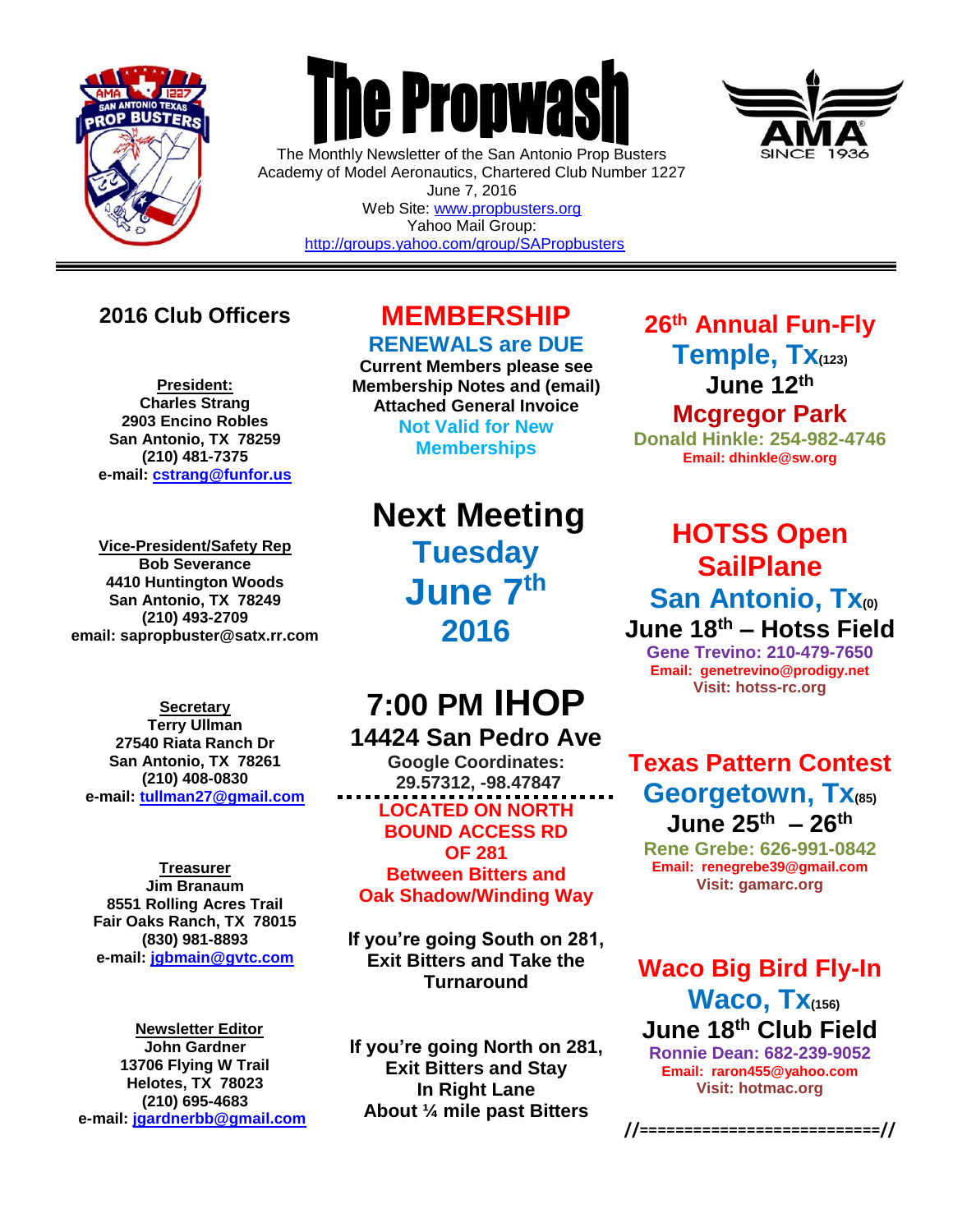**Date:** 5/3/2016, 7:07 PM The meeting of the Prop Busters was called to order by Charles Strang, at IHOP, 14424 San Pedro Ave, just north of Bitters on 281.

**Visitors**: **Jerry Giles** introduced his friend, **Jean**.

The April meeting minutes were approved with minor revision.

**President:** Charles welcomed everyone. He noted that the **Katherine Stinson Middle School RC Demo** was a success**. Charles, Jack Witteman, and Rick Storm** flew their smaller electric planes and a quad copter in the limited space available. The students really enjoyed the exhibition! It seems there was also some added excitement, to be explained later. About 200 students and three supervisors observed the exhibition on both evenings. The pilots were given a small fishing pole set in appreciation for their efforts. The demo was well received and the administrator invited them to return for in the future, perhaps next year or sooner.

**VP/Safety Officer:** Bob reminded all to fly safe. If you observe unsafe activity, advise the person of the safe procedure to prevent a potential accident or injury.

**Secretary:** Terry no comment.

**Treasurer:** Jim reported the various expenses, income, and account balances for April and recapped the budget and balances. If you need details contact Jim.

**Membership:** Rick reported no new members this month; however, a late visitor arrived. He introduced himself as **Mark Cheney**. He is in the Air Force, stationed at Lackland. He has a five year old son that he would like to also introduce to the hobby. He has **Long John 40**, his AMA and FAA number, and is looking for some pilot assistance for a test flight. His membership was unanimously approved. Rick will get with him after the meetings to answer questions, complete his application and membership payment.

**Rick** also reminded everyone that **Annual Renewal was coming up**.

**Newsletter:** Standing order for the newsletter is that free ads and articles of interest for the newsletter need to be submitted by help. members to **John Gardner** by the 17th.

#### **Web Editor**

**Robert Jarzombek** has updated the website to include changes to Flying Rules and Regulations approved during this meeting. Robert also posts our upcoming events.

**Early Bird Raffle: Jerry Giles** won a gallon of **VP Fuel** (what are the odds!).

#### **Old Business:**

**Fun-Fly May 21:** Bob Severance will be the CD of the AMA sanctioned event. The budget for food was discussed. The estimated budget for hamburgers and hot dogs for 30 was \$135. Adding soft drinks and chips, it was proposed to allocate

\$150 for the event. With minimal discussion, the \$150 budget was approved. **Ray Murry and Don Gray** will manage the food service. The fun-fly will include an informal tailgate swap.

#### **New Business:**

**AMA Magazine Article:** It was pointed out that the "Fostering an Active Club – Flying for Fun" was a noteworthy article and should be added to the June Newsletter. It was pointed out that all of us are good at a lot of things but often need help on some things. Help with first flight, adding 3D or pattern skills, help with pre-flight checks, help with radio set up/programming, gyro stabilization, etc. Essentially, be helpful and don't hesitate to ask for

#### **MODEL OF THE MONTH**:

**Ray Murry** updated us on the progress he's made on his Corsair with the fiberglass fuselage. He has added an out-runner motor and is waiting for landing gear servos. He also showed a FW1 900 with a 36 inch wing span. The combat plane still needs a .15 glow engine but the servos were installed. **Dave Gell** showed his Hanger 9 Pulse X+40 ARF from Horizon Hobby. The 5.6 lb aerobatic plane with a 60 inch wing span is powered with an E-Flite 46-650kV motor using a 3S-4000mAh LiPo with a 65 Amp ESC. Maiden flight is next!

**Jack Witteman** displayed a plastic model of B-36 derived from XC-99 that had been developed as post WWII heavy lift aircraft powered with six engine driven propellers.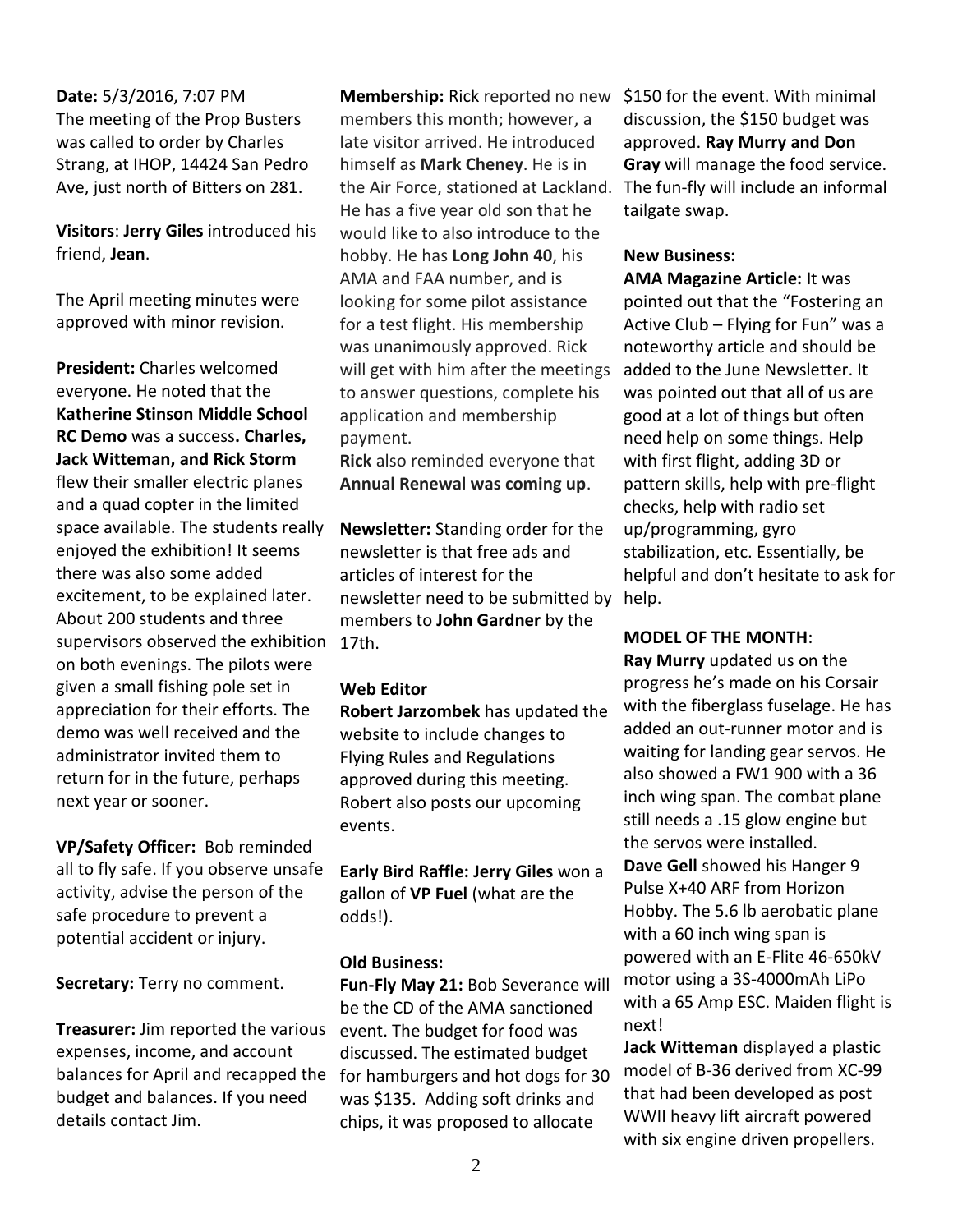The B-36 was fitted with four additional jet engines in two assemblies, one on each wing. The plane was reminiscent of his fatherin-law's service in B-36 planes modified further to carry early nuclear weapons as part of the early Strategic Air Command. **Dave Gell won Model of the Month.**



#### **CRASH DUMMY:**

**Charles Strang** was rehearsing for the model flight exhibition with his 3D-FX when landed in the rough and broke a prop. He put that aside and turned to his quad copter. He buzzed around until lost orientation and damaged two of the props. With spare props in place he performed in front of the students and demoed another "stunt" that broke the replacement props. **Rick Storm** flew his X-Ray 3D electric plane to preview the flying area before the students arrived. On final, his double vision landed his plane in THE TREE. He was able to jostle it out of the tree and Charles was able to break the fall of the plane. Rick was able to fly the plane for the students.

**Charles was awarded the Crash Dummy for his multiple "crashes".**

#### **The Raffle:**

**Robert Jarzombek**- MonoKote, fuel tank cap

**Lloyd Roecker**-Fuel pump, CA, wheels, hinge locator **Don Gray**- Kicker **Dave Gell**- CA **Jerry Giles**- Fuel tubing **Bob Severance**-Glue, fuel tubing, polish **Jim Branaum**- Heat shirk, foam **Charles Strang**-CA **Mark Blackmer-** Control rods

Adjourned 8:15 PM Submitted by Secretary: Terry Ullman

 **NO NEED TO CLOSE THE HIGHWAY GATE unless you are the last to leave! Run the lock through Only the End Most links of the chain.**

**If you need to get to the fly over area, do not climb over the electric fence as that puts strain on the wire. USE THE HOT GATE IN THE MIDDLE OF THE FENCE. Grasp only the plastic handle on the Top wire, unhook that line and hang it on the hook of the corresponding T post to the right. Do the same for the Middle and Bottom wires. Reverse to close the HOT GATE. Be careful not to get shocked! If in doubt, get HELP!**

#### **Membership Notes**

By Richard Storm (210) 680-5653 // E-Mail: rstorm@satx.rr.com



*Need a membership list? e-mail me and I'll send you a fresh one.*

NEED AN INSTRUCTOR? Call Me, Membership renewal is rapidly approaching. July is renewal month.

#### **Membership renewal begins in June!**

Dues may be paid by mail and during the June and July meetings. Membership is due and payable at or before the July Meeting and will lapse if not paid by the end of the July Meeting. Late payments will be accepted until after break at the August meeting. After that, the club bylaws call for payment of initiation fee to rejoin as a new member.

Please see the renewal sheet included with member copies of this newsletter for full information.

Mail in payments are appreciated as it reduces turmoil at the meeting.

The following SAPB members have birthdays in June.

| Birthday | Member Name         |
|----------|---------------------|
| 3        | <b>Terry Taylor</b> |
| 7        | <b>Gary Harris</b>  |
| 10       | Jerry Giles         |
| 24       | Richard J. Storm    |
| 29       | David A. Gell       |

Happy Landings!